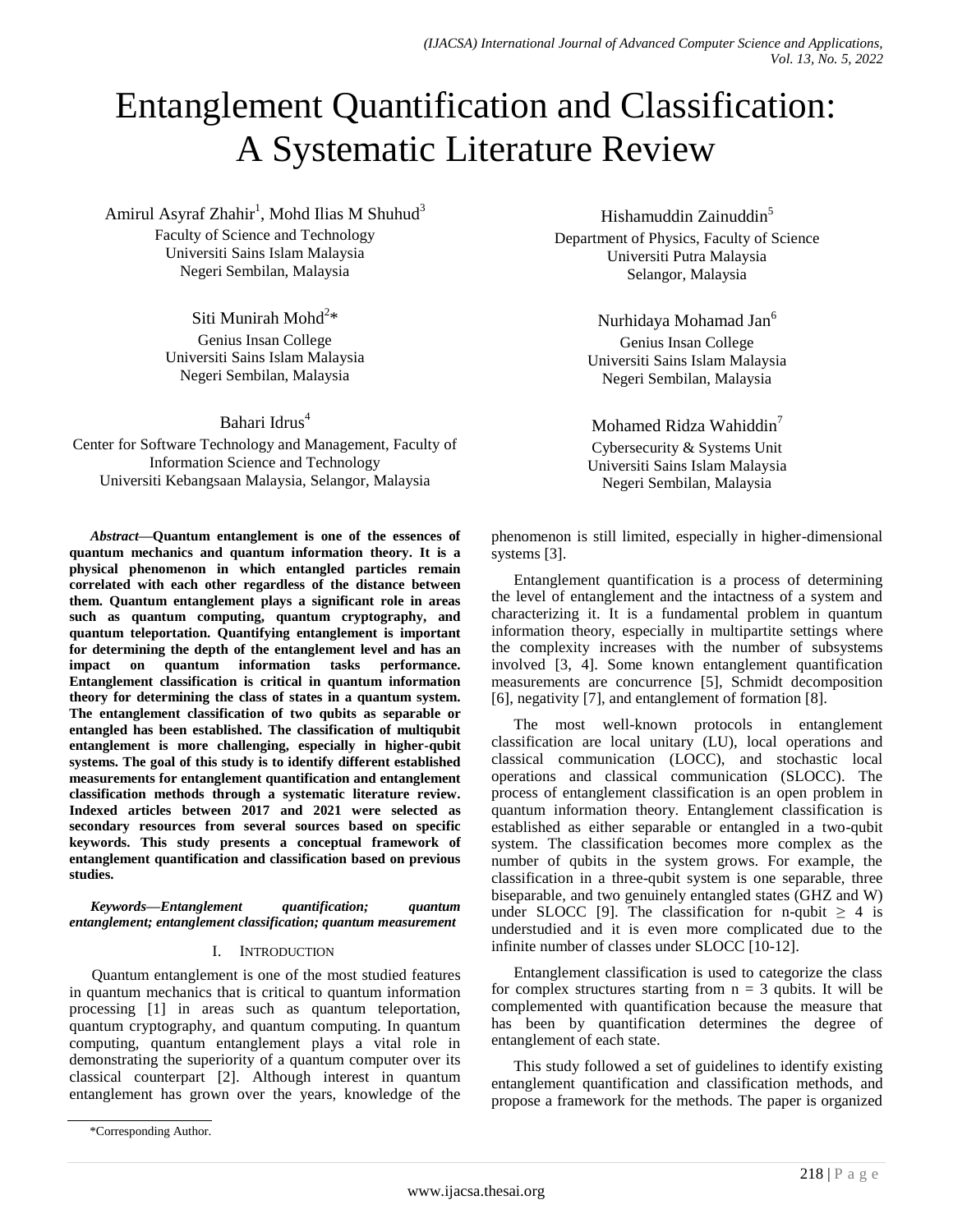as follows. The research methodology is detailed in Section II. Section III covers the results and discussions. Section IV concludes the study.

## II. METHODOLOGY

This section discusses the publication standard used in this study, the Preferred Reporting Items for Systematic Reviews and Meta-Analyses (PRISMA). The following topics are thoroughly discussed: (1) PRISMA review protocol, (2) research question formulation, (3) systematic searching strategy, (4) quality appraisal, and (5) data extraction and analysis.

## *A. PRISMA Review Protocol*

PRISMA [13] was used as the review protocol in this systematic literature review. This review protocol served as a guideline for conducting a systematic literature review by formulating research questions, identifying the inclusion and exclusion criteria in a systematic searching strategy, conducting a quality appraisal of selected articles, and critical data extraction and analysis over a specified period. The scope of this study is entanglement quantification and classification.

# *B. Research Question Formulation*

The systematic literature review is guided by the research questions developed during the preliminary phase. The following research questions were formulated in accordance with the research objective of presenting a conceptual framework of entanglement quantification and classification: (1) What are the established methods of entanglement quantification? (2) What are the established methods for classifying quantum entanglement? (3) What is the preferred alternative method of entanglement quantification and classification?

# *C. Systematic Searching Strategy*

The systematic searching strategy of this study consists of three steps: identification, screening, and eligibility.

*1) Identification:* Identification is an important process as it determines which articles are relevant to the review. The articles for the study were primarily drawn from the databases of two powerful multidisciplinary search engines, Scopus and Web of Science (WOS), as well as an additional database, Google Scholar. A comprehensive search was conducted using the field tags "TITLE-ABS-Key" (title, abstract, and keywords) in Scopus and "TS" (topic) in WOS with the keywords entanglement quantification, quantum entanglement, entanglement classification, and quantum measurement.

The search strings were created to search for related articles in both databases. The searches were conducted from November to December 2021 (see Table I). A manual search was conducted using Google Scholar, with handpicked related articles derived from the same keywords as in Scopus and WOS. Based on the systematic searching of Scopus and WOS, a total of 13,659 potential related articles were identified and 1,934 articles were downloaded. Additionally, 8 articles were selected from Google Scholar for further analysis. The search results from Scopus and WOS are displayed in Fig. 1.

| Search within results.                                                                               | $\alpha$                            | Documents<br>Secondary documents<br>Patents                                                                                                                                                                                                                                                                                                                                                                                                                                                                                                                                                           | View Mendeley Data (435) |  |  |  |  |  |
|------------------------------------------------------------------------------------------------------|-------------------------------------|-------------------------------------------------------------------------------------------------------------------------------------------------------------------------------------------------------------------------------------------------------------------------------------------------------------------------------------------------------------------------------------------------------------------------------------------------------------------------------------------------------------------------------------------------------------------------------------------------------|--------------------------|--|--|--|--|--|
| Refine results                                                                                       |                                     | tla Analyze search results<br>Show all abstracts Sort on: Date (newest)                                                                                                                                                                                                                                                                                                                                                                                                                                                                                                                               | l v                      |  |  |  |  |  |
| <b>Barriet</b>                                                                                       |                                     | $\neg$ All $\vee$<br>Export Download View citation overview View cited by Add to List ***<br>o<br>四川                                                                                                                                                                                                                                                                                                                                                                                                                                                                                                  |                          |  |  |  |  |  |
| <b>Open Access</b>                                                                                   | $\hat{\phantom{a}}$                 | Document title<br>Authors<br>Year Source                                                                                                                                                                                                                                                                                                                                                                                                                                                                                                                                                              | Cited by                 |  |  |  |  |  |
| All Open Access<br>$\Box$ Gold<br>Hybrid Gold                                                        | $(6.801)$ ><br>$(1.605)$ ><br>(448) | Enhanced Electro-optic Sampling with Quantum<br>Virally, S., Cusson, P.,<br>2021 Physical Review Letters<br>n,<br>Seletskiy, D.V.<br>127(27) 270504<br>Probes<br><b>Coen Access</b>                                                                                                                                                                                                                                                                                                                                                                                                                   | $\theta$                 |  |  |  |  |  |
| Bronze                                                                                               | $(740)$ >                           | View abstract ~ View at Publisher Related documents                                                                                                                                                                                                                                                                                                                                                                                                                                                                                                                                                   |                          |  |  |  |  |  |
| Green<br>Learn more                                                                                  | $(6.038)$ >                         | Zhang, J., Lv, C.-P., Li, Y.-C. 2021 Physics Letters, Section<br>Detect topological quantum phases in a one-<br>$\Box$ 2<br>dimensional interactional fermion system<br>A: General. Atomic and<br>Sold State Physics                                                                                                                                                                                                                                                                                                                                                                                  | $\circ$                  |  |  |  |  |  |
| Year                                                                                                 | ^                                   | 420.127746                                                                                                                                                                                                                                                                                                                                                                                                                                                                                                                                                                                            |                          |  |  |  |  |  |
| 2021                                                                                                 | (2.365)                             | View abstract < View at Publisher Related documents                                                                                                                                                                                                                                                                                                                                                                                                                                                                                                                                                   |                          |  |  |  |  |  |
| $\Box$ 2020                                                                                          | $(2.326)$ >                         |                                                                                                                                                                                                                                                                                                                                                                                                                                                                                                                                                                                                       |                          |  |  |  |  |  |
| $\Box$ 2019                                                                                          | $(2.315)$ )                         | Cildiroglu, H.O., Yilmazer,<br>2021 Physics Letters, Section<br>Investigation of the Aharonov-Bohm and Aharonov-<br>$\Box$ 3<br>A: General Atomic and<br>Casher topological phases for quantum entangled<br>A.U.                                                                                                                                                                                                                                                                                                                                                                                      |                          |  |  |  |  |  |
| 2018                                                                                                 | $(1943)$ )                          | <b>Sold State Physics</b><br>states<br>420,127753<br>Open Access                                                                                                                                                                                                                                                                                                                                                                                                                                                                                                                                      |                          |  |  |  |  |  |
| 72017                                                                                                | $(1.848)$ >                         |                                                                                                                                                                                                                                                                                                                                                                                                                                                                                                                                                                                                       |                          |  |  |  |  |  |
| Search within results for                                                                            | Q                                   | $\square$ 0/2,862<br>Add To Marked List<br>Sort by Belevance *<br>Esport w<br>$\epsilon$                                                                                                                                                                                                                                                                                                                                                                                                                                                                                                              | $1$ of $58$ $3$          |  |  |  |  |  |
| <b>Quick Filters</b>                                                                                 |                                     | Entanglement classification of four-partite states under the SLOCC<br>$\Box$<br>a<br>Zanal, SM LL JL and Dian, CF                                                                                                                                                                                                                                                                                                                                                                                                                                                                                     | 5<br>Circhines           |  |  |  |  |  |
| <b>D</b> Review Articles<br>O Early Access<br>O Open Access                                          | 74<br>11<br>1,807                   | Aug 11 2017   JOURNAL OF PHYSICS A MATHEMATICAL AND THEORETICAL \$6 (32)<br>22<br>We present a practical classification scheme for the four partite entangled states under stochastic local operations and classical<br>References.<br>communication (SLOCC). By transforming a four-partite state into a triple state set composed of two tripartite states and a bipartite<br>state, the entanglement classification is reduced to the classification of tripartite and bipartite entanglements  Show more<br><b>Related records</b> 7<br>free Submitted Article from Repository View full text *** |                          |  |  |  |  |  |
| <b>Publication Years</b>                                                                             | $\ddot{}$                           |                                                                                                                                                                                                                                                                                                                                                                                                                                                                                                                                                                                                       |                          |  |  |  |  |  |
| $\square$ 2021<br>$\square$ 2020                                                                     | <b>VW</b><br>605                    | Entanglement classification via neural network quantum states<br>$\square$ 2<br>Harney, C. Pirandola, S. L.X Paternostro, M.<br>٠<br>Apr 2020   NEW JOURNAL OF PHYSICS 2214)                                                                                                                                                                                                                                                                                                                                                                                                                          | 11<br>Citations<br>21    |  |  |  |  |  |
| $\square$ 2019<br>$\square$ 2018<br>$\square$ 2017                                                   | SAN<br>543<br>527                   | The task of classifying the entanglement properties of a multipartite quantum state poses a remarkable challenge due to the<br>Belorences<br>exponentially increasing number of ways in which quantum systems can share quantum correlations. Tackling such challenge requires a<br>combination of sophisticated theoretical and computational techniques. In this paper we combine machine is  Show more                                                                                                                                                                                             |                          |  |  |  |  |  |
|                                                                                                      |                                     | Free Full Text from Publisher                                                                                                                                                                                                                                                                                                                                                                                                                                                                                                                                                                         | <b>Related records</b>   |  |  |  |  |  |
|                                                                                                      |                                     |                                                                                                                                                                                                                                                                                                                                                                                                                                                                                                                                                                                                       |                          |  |  |  |  |  |
|                                                                                                      |                                     | 3 Restoring distribution entanglement via environment-assisted measurement and quantum measurement                                                                                                                                                                                                                                                                                                                                                                                                                                                                                                    | 7                        |  |  |  |  |  |
|                                                                                                      | 2.554                               | reversal under various decoherence sources                                                                                                                                                                                                                                                                                                                                                                                                                                                                                                                                                            | Citations                |  |  |  |  |  |
|                                                                                                      | 211                                 | Wang, O. Feng, GE and Li, WJ<br>Oct 2019   LASER PHYSICS 29 (10)                                                                                                                                                                                                                                                                                                                                                                                                                                                                                                                                      | 17                       |  |  |  |  |  |
| Document Types<br>Aticles<br>Proceedings Papers<br><b>Review Articles</b><br><b>TT</b> Book Chapters | 74<br>39                            | We examine the validity of the environment assisted measurement (EAM) and quantum measurement reversal (OMR) operation in the<br>restoration of distributed entanglement for an arbitrarily entangled bipartite pure state under three kinds of typical noisy quantum                                                                                                                                                                                                                                                                                                                                 | References               |  |  |  |  |  |

Fig. 1. Search Results in Scopus and WOS.

*2) Screening:* This systematic literature review examined indexed articles on entanglement quantification and classification published between 2017 and 2021. The five-year period was chosen because of the maturity of the subject [14]. 1,847 of the total 1,942 downloaded articles were excluded due to duplication by title review and abstract review. During the screening stage, the remaining 95 articles were validated to ensure they met the inclusion and exclusion criteria. The inclusion and exclusion criteria are the subject matter, literature type, language of the article, and year of publication (see Table II). Articles that are unrelated to entanglement quantification and classification were excluded from this study. As a precaution against misunderstanding and mistranslation, only articles written in English were considered. After this stage, 62 articles met the inclusion and exclusion criteria.

TABLE I. SYSTEMATIC REVIEW PROCESS SEARCH STRING

| <b>Database</b> | <b>Search string</b>                                                                                                                      |
|-----------------|-------------------------------------------------------------------------------------------------------------------------------------------|
| Scopus          | TITLE-ABS-KEY ("entanglement quantification" OR "quantum")<br>entanglement" OR "entanglement classification" OR "quantum<br>measurement") |
| <b>WOS</b>      | $TS =$ ("entanglement quantification" OR "quantum"<br>entanglement" OR "entanglement classification" OR "quantum<br>measurement")         |

TABLE II. INCLUSION AND EXCLUSION CRITERIA

| <b>Inclusion</b>                                                                                        | Exclusion                                           |  |  |  |  |  |
|---------------------------------------------------------------------------------------------------------|-----------------------------------------------------|--|--|--|--|--|
| Articles on the subject matter of<br>"entanglement quantification" and<br>"entanglement classification" | Articles written in languages other<br>than English |  |  |  |  |  |
| Indexed journal articles                                                                                | Articles published before 2017                      |  |  |  |  |  |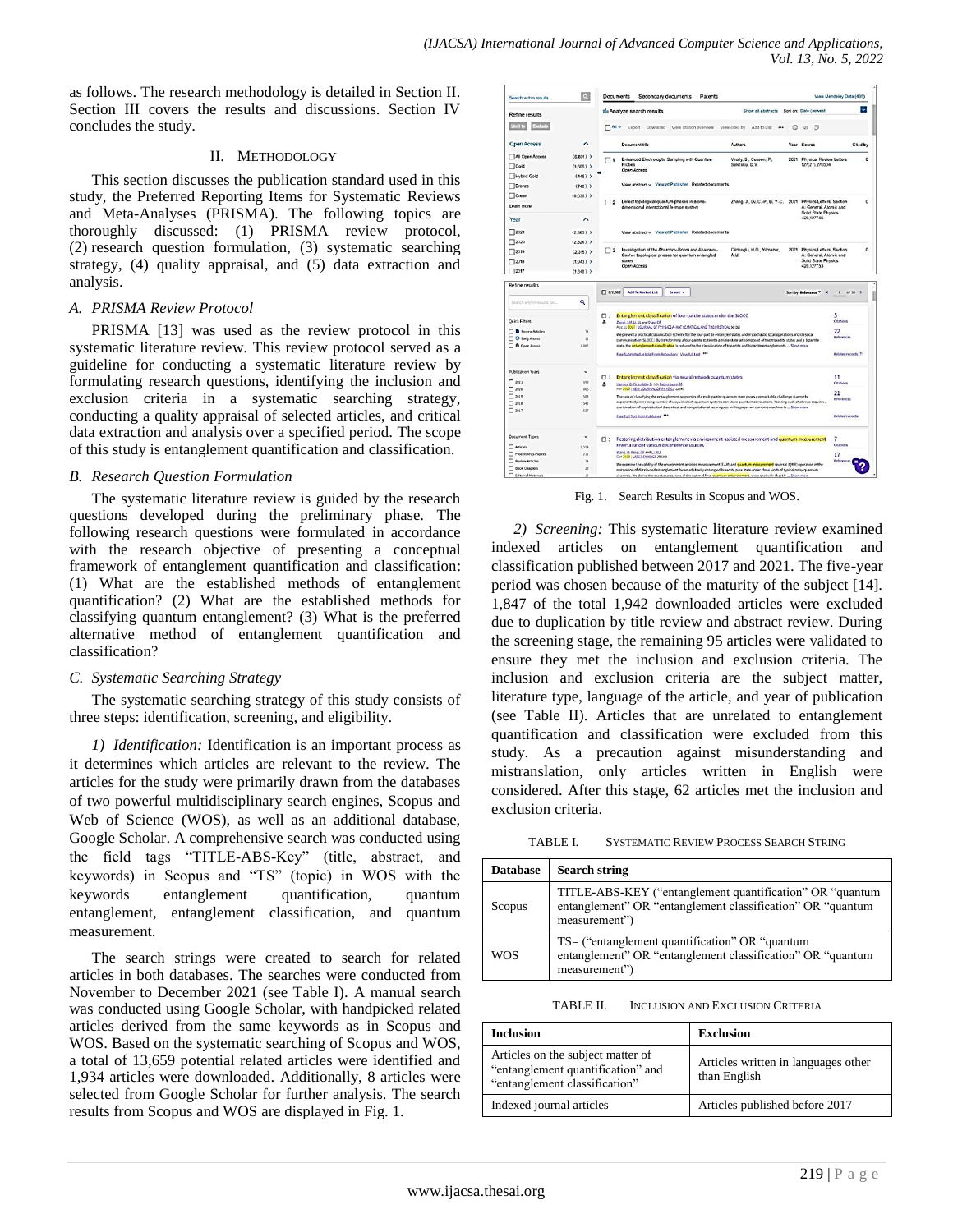*3) Eligibility:* In the third stage of the systematic searching strategy, the remaining 62 articles from the screening stage were reviewed again for suitability for this study. After a thorough examination, 27 articles were removed since their research direction or theme did not focus on entanglement quantification and classification. The remaining 35 articles were then prepared for a quality appraisal (see Fig. 3).

## *D. Quality Appraisal*

The 35 selected articles were sent to an expert in the field for quality appraisal to ensure that only high-quality articles were used in the review. According to [15], the remaining articles should be ranked as high, moderate, or low quality, with only high and moderate-quality articles being included in the review. To meet the quality standard, the expert concentrated on specific elements such as the theme, objective, and results of the articles. Following the appraisal, the expert determined that all 35 articles were suitable for the review.

# *E. Data Extraction and Analysis*

In-depth analysis was used to extract relevant data from the articles by first analyzing the abstract, then the discussion and conclusion, and finally the body for any other relevant information. The extracted data were tabulated in Microsoft Word. The articles were divided into five categories based on the year they were published (see Fig. 2). There are 8 articles published in 2017, 8 articles in 2018, 3 articles in 2019, 5 articles in 2020, and 11 articles in 2021.

The main themes in the articles from the extracted data are entanglement quantification and entanglement classification. In the following section, we will go over a few of the methods that were discovered.



Fig. 2. Articles Group by Year Published.



Fig. 3. Article Selection Process.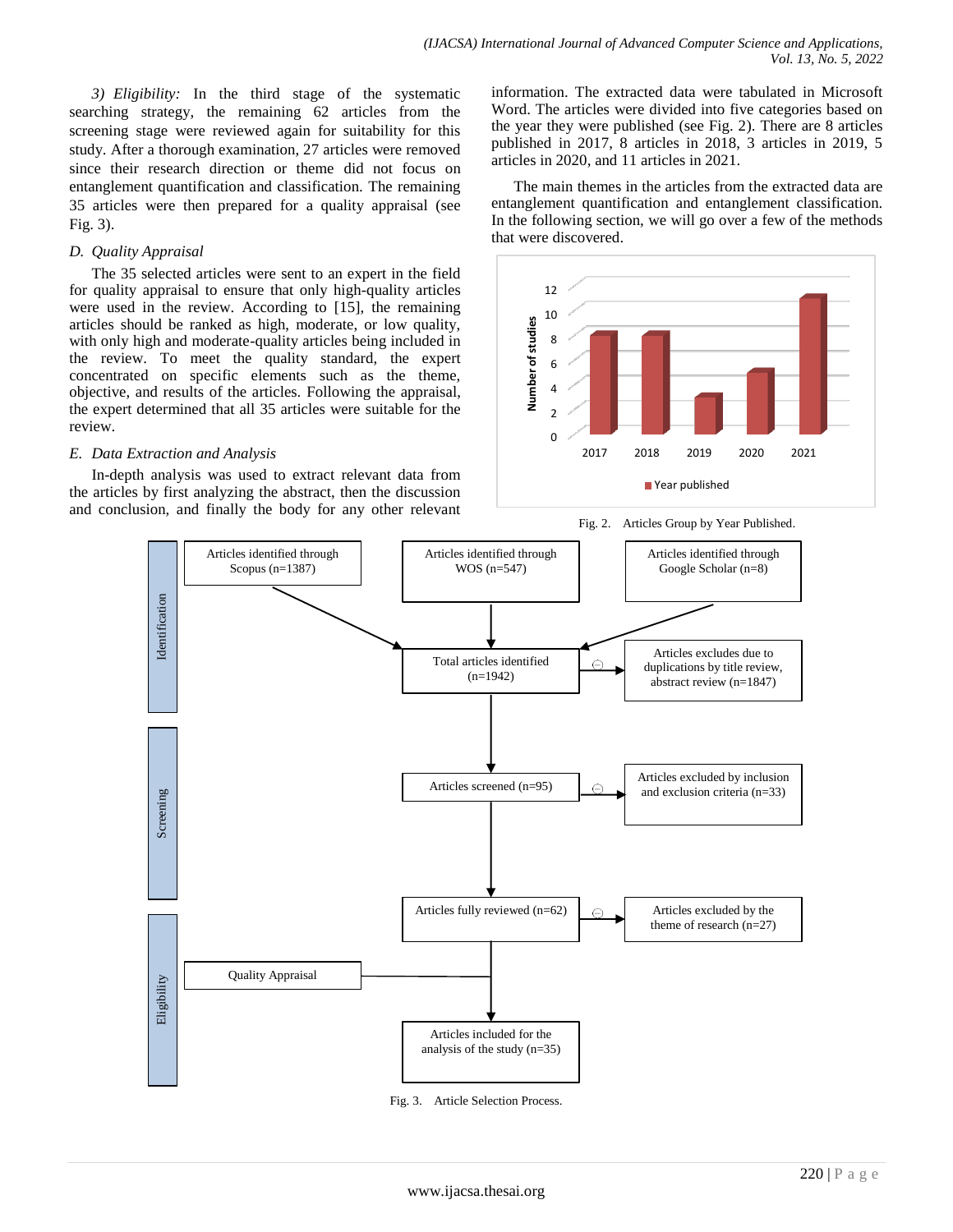#### III. RESULT

This section discusses the identified themes, entanglement quantification, and entanglement classification in previous studies (see Table III and Table IV). A proposed conceptual framework of entanglement quantification and classification has been developed and is presented as a reference for future work (see Fig. 6).

## *A. Entanglement Quantification and Entanglement Classification Methods*

There are 19 entanglement quantification methods established from previous studies, as shown in Table III. Some of these methods are compounded (additional variables or adaptation) such as base or compounded concurrence [4, 5, 8, 16-19], base or compounded negativity [4, 7, 8, 19], base or compounded entanglement of formation [4, 5, 8, 20], base or compounded convex-roof measures [6, 8, 21], base or compounded tangle [4, 5, 17], base or compounded entanglement witness [22, 23], relative entropy of entanglement [20, 21], and Schmidt decomposition [6, 20]. Other established entanglement quantification methods are: (1) Tsallis-q entanglement measure, (2) k-entanglement measure, (3) entanglement of assistance, (4) supervised machine learning, (5) linear entropy of entanglement, (6) an extension of an entanglement measure for the mixed state from the measure of a pure state, (7) global nonselective projective measurement, (8) Gramian operators, (9) exact PPT entanglement cost, (10) operational entanglement monotone approach, and (11) entanglement of formation.

These methods were grouped into the following clusters: Cluster 1: Concurrence; Cluster 2: negativity; Cluster 3: Entanglement of formation; Cluster 4: Convex-roof measures; Cluster 5: Tangle; Cluster 6: Entanglement witness; Cluster 7: Relative entropy of entanglement; and Cluster 8: Schmidt decomposition. Fig. 4 depicts the clusters of entanglement quantification methods. Concurrence is the most commonly used entanglement quantification method, followed by negativity. Base or compounded concurrence and negativity are widely regarded as simple and direct measures of entanglement compared to other listed methods in this research.



Fig. 4. Entanglement Quantification Methods Cluster.

| TABLE III. | ENTANGLEMENT QUANTIFICATION METHODS FROM PREVIOUS STUDIES |
|------------|-----------------------------------------------------------|
|------------|-----------------------------------------------------------|

| <b>Source</b> | <b>Methods</b>                                                                                                                  |    | Oubit<br>system |    | <b>Ouantum state</b> |    | <b>Remarks</b>                                                             |  |
|---------------|---------------------------------------------------------------------------------------------------------------------------------|----|-----------------|----|----------------------|----|----------------------------------------------------------------------------|--|
|               |                                                                                                                                 |    | <b>MP</b>       | PU | MX                   | AR |                                                                            |  |
| $[5]$         | Concurrence, tangle, Tsallis-q entanglement measure, entanglement of formation,<br>squared concurrence                          | \$ |                 |    | 88                   |    | $N$ -qubit = 2<br>High dimensional<br>system                               |  |
| $[22]$        | Witness operator                                                                                                                | 88 |                 |    | ✿                    |    | $N$ -qubit = 2<br>High dimensional<br>system                               |  |
| [6]           | Ent (PU – Schmid decomposition; $MX$ – Convex roof extension)                                                                   | 88 | Տ               | \$ | ଛ                    |    | $N$ -qubit = 2, 3, n<br>MX - Not applicable<br>for n-partite and above     |  |
| $[4]$         | Negativity tangle, entanglement of formation tangle, concurrence tangle                                                         |    | ଛ               | ✿  | 88                   |    | N-qubit = $3, 4, n$                                                        |  |
| $[16]$        | Ent-concurrence                                                                                                                 | \$ | \$              | ✿  | 88                   |    | N-qubit = 2, 3, 4<br>Detects entanglement<br>in reduced and full<br>states |  |
| $[24]$        | Entanglement of assistance                                                                                                      |    | ଛ               | ❀  |                      |    | $N$ -qubit = 3                                                             |  |
| $[3]$         | Supervised machine learning                                                                                                     |    | ✿               | \$ |                      |    | N qubit $\leq 8$                                                           |  |
| $[17]$        | A family of multipartite entanglement - concentratable entanglements (n-tangle,<br>concurrence, linear entropy of entanglement) |    | ଛ               | \$ |                      |    | $N$ -qubit = 3                                                             |  |
| $[25]$        | An extension of an entanglement measure for the mixed state from the measure of pure<br>state                                   | ଛ  |                 | ଛ≳ | ଛ                    |    | $N$ -qubit = 2                                                             |  |
| $[7]$         | Negativity/global nonselective projective measurement                                                                           | ✿  |                 | ✿  | ✿                    |    | $N$ -qubit = 2                                                             |  |
| $[20]$        | Fidelity based distance (relative entropy, entanglement of formation, and Schmidt<br>decomposition)                             | ✿  | ❀               | ✿  | ଛ≳                   |    | N-qubit = $2, 3$                                                           |  |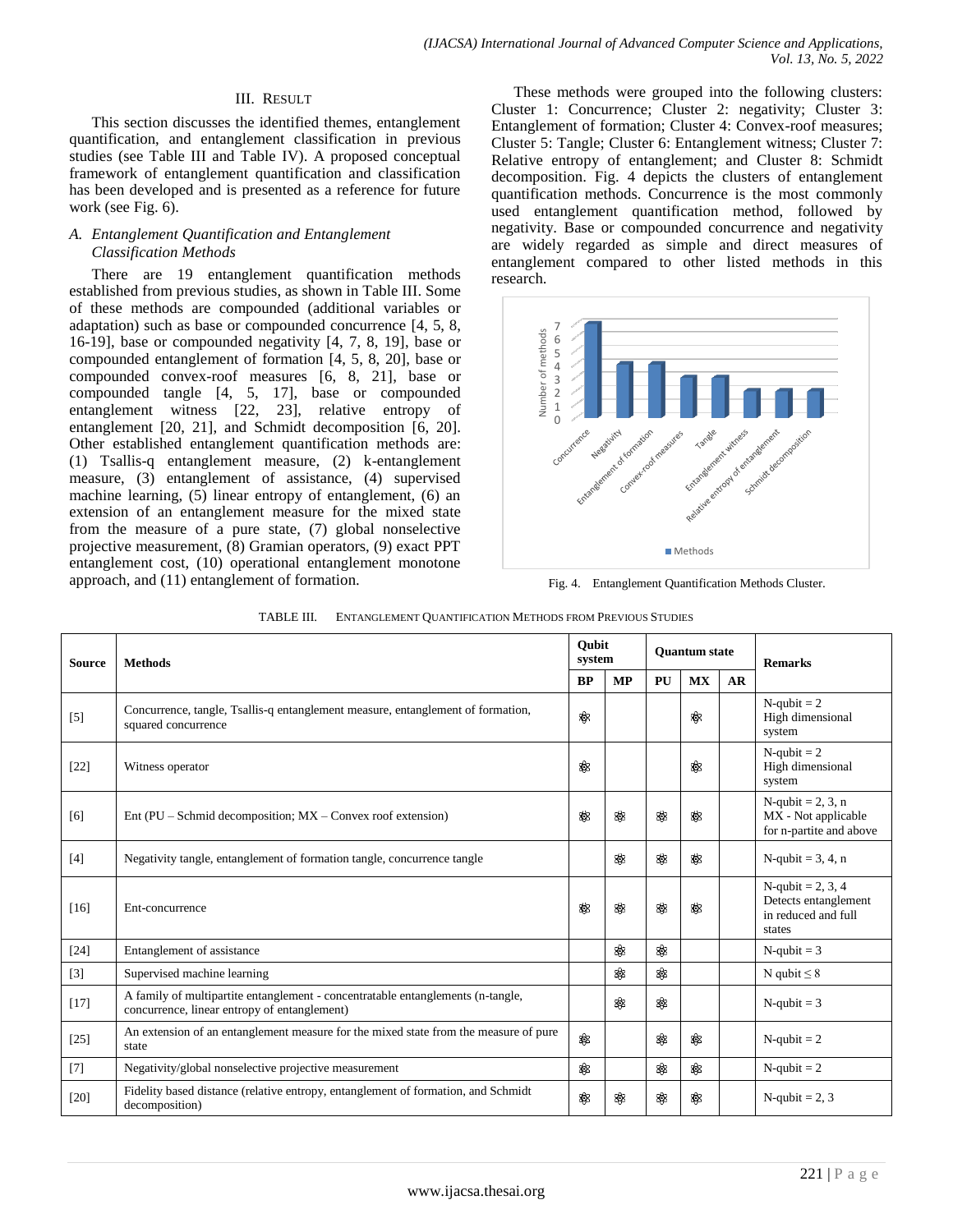## *(IJACSA) International Journal of Advanced Computer Science and Applications, Vol. 13, No. 5, 2022*

| $[26]$ | Ent Detector – computational toolbox (Gramian operators)                                                                                                                                              | ଛ |   | ଛ   | ✿  |    | $N$ -qubit = 2                                            |
|--------|-------------------------------------------------------------------------------------------------------------------------------------------------------------------------------------------------------|---|---|-----|----|----|-----------------------------------------------------------|
| $[23]$ | Quantitative measurement-device-independent entanglement witness (MDI-EW)                                                                                                                             | ✿ |   |     |    | \$ | $N$ -qubit = 2<br>Extendable to<br>multipartite (n-qubit) |
| $[27]$ | Operational entanglement monotone approach                                                                                                                                                            | ଛ |   | ✿   | ✿  |    | $N$ -qubit = 2                                            |
| $[21]$ | Axiomatic approach - Convex roof entanglement measures (the relative entropy of<br>entanglement, the negativity, the logarithmic negativity, and the logarithmic convex-<br>roof extended negativity) | ଛ |   | \$≸ | ଛ≳ |    | $N$ -qubit = 2                                            |
| $[18]$ | Concurrence                                                                                                                                                                                           |   | ଛ | ✿   |    |    | $N$ -qubit = 7                                            |
| $[19]$ | Concurrence of assistance and negativity of assistance                                                                                                                                                | ✿ | ଛ | ଛ   |    |    | N-qubit = $2, 3, n$                                       |
| [8]    | Concurrence, negativity, convex-roof extended negativity, entanglement of formation                                                                                                                   | ✿ | ✿ | ❀   | ଛ  |    | N-qubit = $2, 3$                                          |
| $[28]$ | k-entanglement measure and exact PPT entanglement cost                                                                                                                                                | ✿ | ଛ | ❀   |    | ଛ  | N-qubit = $2, 3$                                          |

 $\mbox{BP} = \mbox{Bipartite, MP} = \mbox{Multipartite, PU} = \mbox{Pure State, MX} = \mbox{Mixed State, AR} = \mbox{Arbitrary State}$ 

| TABLE IV. | ENTANGLEMENT CLASSIFICATION METHODS FROM PREVIOUS STUDIES |
|-----------|-----------------------------------------------------------|
|           |                                                           |

| <b>Source</b> | <b>Methods</b>                                                                                                                                                                                       | <b>Protocol</b> | Qubit<br>system |           | <b>Ouantum state</b> |           |           | <b>Remarks</b>      |
|---------------|------------------------------------------------------------------------------------------------------------------------------------------------------------------------------------------------------|-----------------|-----------------|-----------|----------------------|-----------|-----------|---------------------|
|               |                                                                                                                                                                                                      |                 | BP              | <b>MP</b> | PU                   | <b>MX</b> | <b>AR</b> |                     |
| $[3]$         | Supervised machine learning                                                                                                                                                                          | <b>LOCC</b>     |                 | ✿         | ❀                    |           |           | N-qubit $\leq 8$    |
| $[17]$        | A family of multipartite entanglement - concentratable entanglements<br>(n-tangle, concurrence, linear entropy of entanglement)                                                                      | <b>LOCC</b>     |                 | ✿         | \$\$                 |           |           | $N$ -qubit = 3      |
| $[25]$        | An extension of an entanglement measure for the mixed state from the<br>measure of the pure state                                                                                                    | <b>LOCC</b>     | ଛ               |           | ଛ                    | ଛ         |           | $N$ -qubit = 2      |
| $[7]$         | Negativity / Global nonselective projective measurement                                                                                                                                              | <b>LOCC</b>     | ଛ               |           | ଛ                    | ଛ         |           | $N$ -qubit = 2      |
| $[26]$        | Ent Detector – computational toolbox (Gramian operators)                                                                                                                                             | LU              | ✿               |           | 88                   | \$        |           | $N$ -qubit = 2      |
| $[23]$        | Quantitative measurement-device-independent entanglement witness<br>(MDI-EW)                                                                                                                         | <b>LOCC</b>     | ✿               |           |                      |           | ଛ         | $N$ -qubit = 2      |
| $[27]$        | Operational entanglement monotone approach                                                                                                                                                           | <b>LOCC</b>     | ଛ               |           | ✿                    | ✿         |           | $N$ -qubit = 2      |
| $[21]$        | Axiomatic approach - Convex roof entanglement measures (the relative<br>entropy of entanglement, the negativity, the logarithmic negativity, and<br>the logarithmic convex-roof extended negativity) | LU              | ଛ               |           | ଛ                    | ଛ         |           | $N$ -qubit = 2      |
| [28]          | K-entanglement measure and exact PPT entanglement cost                                                                                                                                               | <b>LOCC</b>     | ✿               | ଛ≵        | ଛ≵                   |           | ❀         | $N$ -qubit = 2, 3   |
| $[29]$        | A set of operators (contains only Pauli matrices)                                                                                                                                                    | <b>SLOCC</b>    |                 | \$\$      | Տ                    | ଛ         |           | $N$ -qubit = 3      |
| $[9]$         | Witness operator                                                                                                                                                                                     | <b>SLOCC</b>    |                 | ✿         | ✿                    |           |           | $N$ -qubit = 3      |
| $[10]$        | Algebraic geometry (SLOCC invariants $-$ secant varieties) $-$ k-secants<br>and $\ell$ -multiranks                                                                                                   | <b>SLOCC</b>    |                 | \$₿       | ✿                    |           |           | $N$ -qubit = 5      |
| $[30]$        | Entanglement polytope                                                                                                                                                                                | LI              |                 | \$\$      | SB.                  |           |           | $N$ -qubit = 3      |
| $[31]$        | Maximal Schmidt rank                                                                                                                                                                                 | <b>SLOCC</b>    |                 | ଛ         | ଛ                    |           |           | $N$ -qubit = 3      |
| $[11]$        | Singular value decomposition                                                                                                                                                                         | <b>SLOCC</b>    |                 | \$        | \$                   |           |           | $N$ -qubit = 4      |
| $[32]$        | Grover's algorithm, Shor's algorithm, Quantum Fourier Transform                                                                                                                                      | <b>SLOCC</b>    | 88              | \$\$      | \$B                  |           |           | N-qubit = 2, 3, 4   |
| $[33]$        | Inductive classification approach                                                                                                                                                                    | <b>SLOCC</b>    |                 | \$\$      | \$β                  |           |           | $N$ -qubit = 4      |
| $[34]$        | Invoking the proportional relationships for spectrums and standard<br>Jordan normal forms                                                                                                            | <b>SLOCC</b>    | ଛ               | ✿         | ଛ                    |           |           | N-qubit = 2, 3, 4   |
| $[35]$        | Pauli z-operators                                                                                                                                                                                    | <b>SLOCC</b>    |                 | ✿         | ଛ                    |           |           | $N$ -qubit = 3      |
| $[36]$        | <b>Bell</b> inequalities                                                                                                                                                                             | LU              |                 | ✿         | ଛ                    |           |           | $N$ -qubit = 3      |
| $[37]$        | Special unitary group                                                                                                                                                                                | LU              |                 | ଛ≵        | ✿                    |           |           | $N$ -qubit = 3      |
| $[38]$        | Algebraic geometry                                                                                                                                                                                   | <b>SLOCC</b>    | ଛ≵              | ଛ≵        | ✿                    |           |           | N-qubit = $2, 3, 4$ |
| $[39]$        | Separable neural network quantum state                                                                                                                                                               | <b>LOCC</b>     |                 | ✿         |                      | ଛ         |           | $N$ -qubit = 3      |
| $[40]$        | Integer partitions                                                                                                                                                                                   | <b>SLOCC</b>    |                 | ଛ         | ✿                    |           |           | $N$ -qubit = 4      |
| [41]          | Single polynomial entanglement measure                                                                                                                                                               | <b>SLOCC</b>    |                 | ଛ         | ✿                    |           |           | $N$ -qubit = 4      |

BP = Bipartite, MP = Multipartite, PU = Pure State, MX = Mixed State, AR = Arbitrary State, LU = Local unitary, LOCC = Local operations and classical communication, SLOCC = Stochastic local operations and classical communi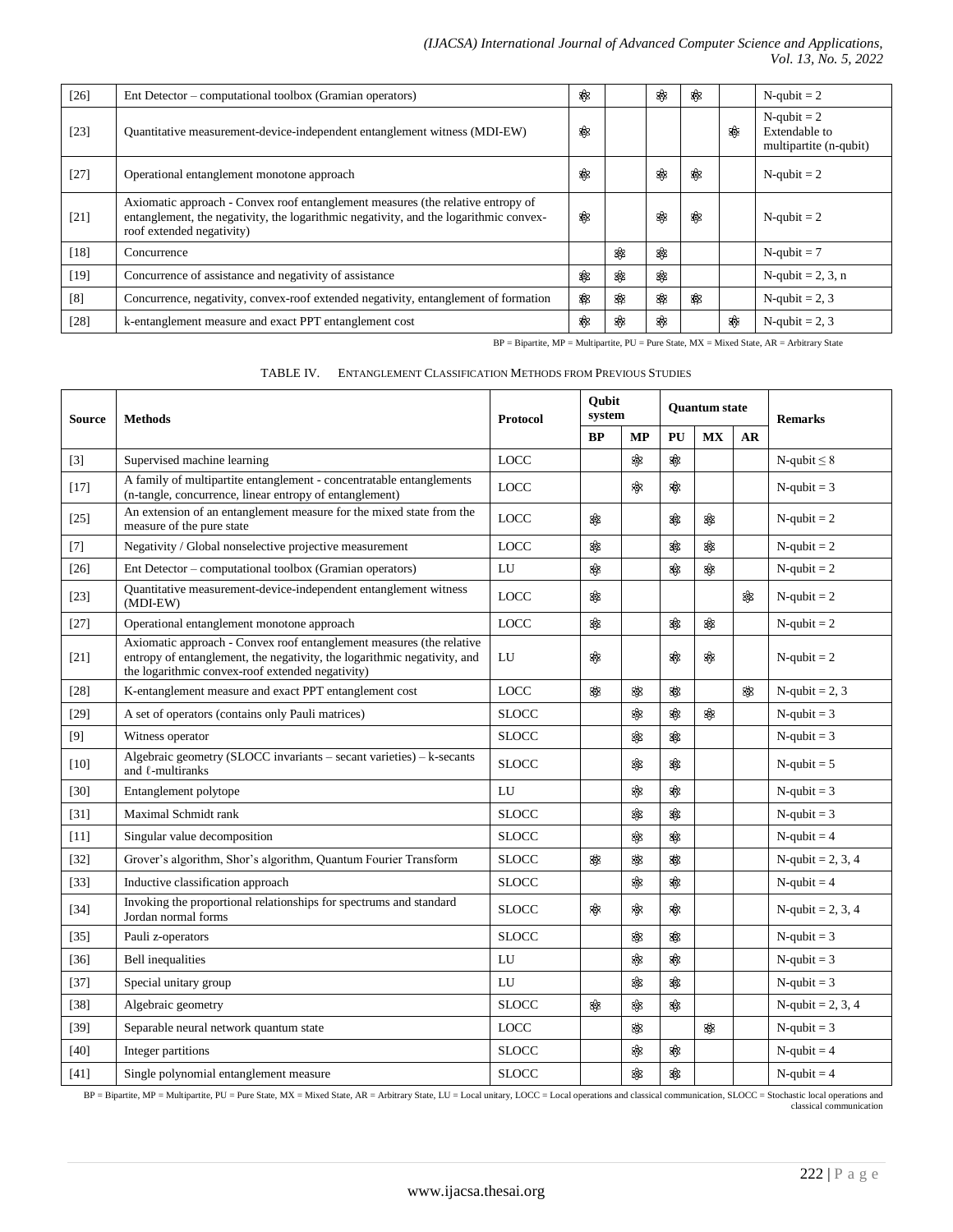Table IV lists 25 published entanglement classification methods. The protocols used in the studies were emphasized instead of the methods. The LU, LOCC, and SLOCC protocols were identified in the articles. As shown in Fig. 5, it was found that SLOCC is the most utilized protocol. This may be due to the fluidity of the SLOCC protocols in classifying entanglement. The protocols were classified into three clusters, as depicted in Fig. 5.

# *B. Conceptual framework of entanglement quantification and classification*

Methods for quantifying and classifying entanglement established in previous studies were thoroughly examined to comprehend the essence of both concepts. The purpose of this research is to develop a conceptual framework of entanglement quantification and classification in bipartite and multipartite systems. The framework was developed following the specifications established in previous studies on the

quantum qubit system and state for entanglement quantification, as well as entanglement classification protocols.



Fig. 5. Entanglement Classification Protocols Clusters.



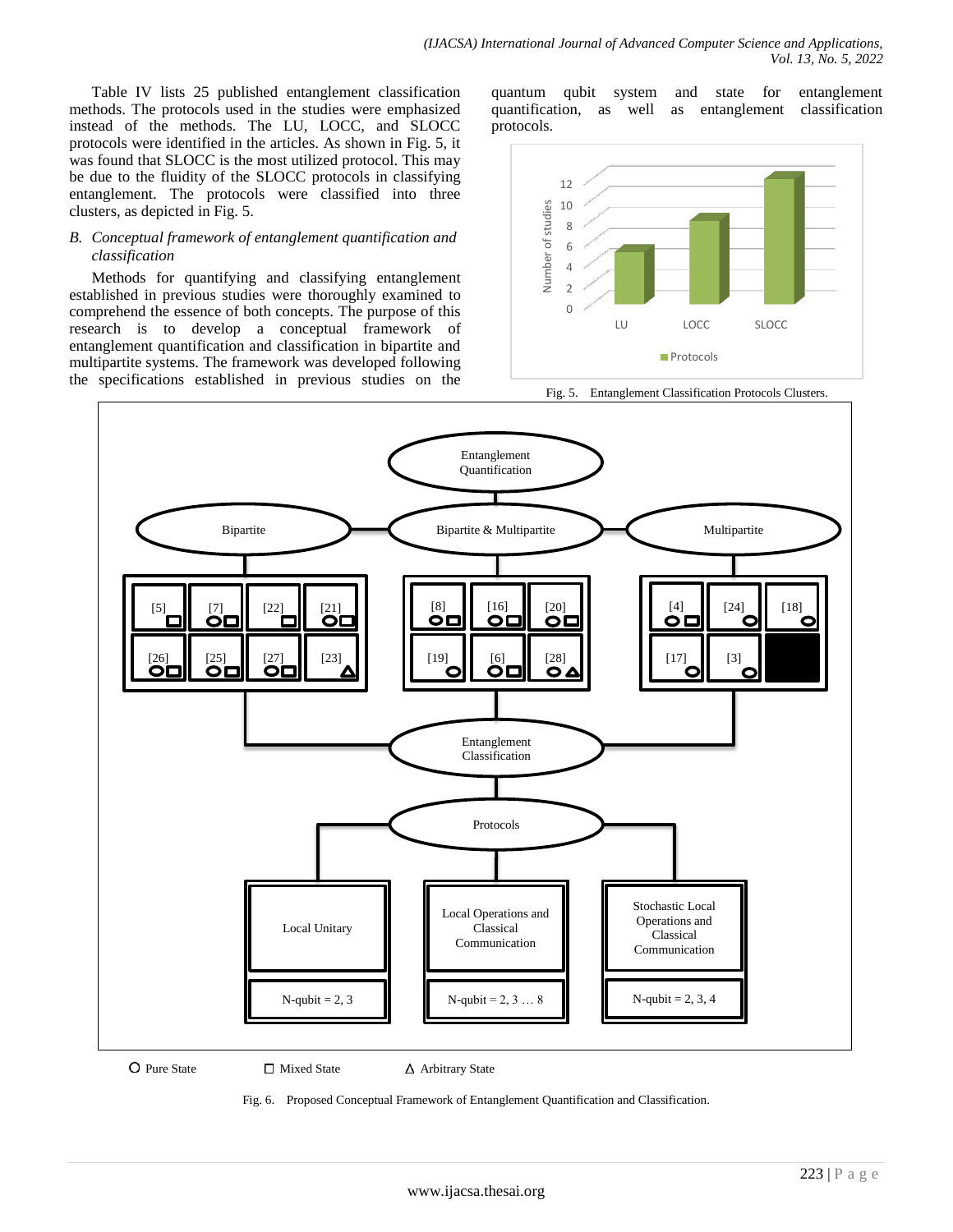#### IV. CONCLUSION

Even though significant progress has been achieved, entanglement quantification and classification remains a challenging and open problem in quantum information processing, especially in mixed quantum state and when there are many particles (qubits) involved, i.e., n-qubit  $\geq 4$ .

This study presents several established methods for quantifying and classifying entanglement that have has been identified in previous studies. In addition, a conceptual framework of entanglement quantification and classification in bipartite and multipartite systems was developed and presented as a guidance or reference for future work based on one's specific requirements, namely measurement methods, qubit system, quantum state and protocols.

The understanding of the entanglement measures and classification is still considered insufficient. Therefore, further study on entanglement quantification and classification methods based on the proposed conceptual framework is needed to produce a universal quantification measurement and precise classes or families for classification in a higher-qubit and higher-dimensional system.

#### ACKNOWLEDGMENT

This research is part of a research project supported by the Malaysian Ministry of Higher Education Fundamental Research Grant Nos. FRGS/1/2021/ICT04/USIM/01/1 (USIM/FRGS/KGI/KPT/50121).

#### **REFERENCES**

- [1] K. Zhijin et al., Detection and quantification of entanglement with measurement-device-independent and universal entanglement witness, Chinese Physics B, 2020. 29.
- [2] A. A. Zhahir et al., Quantum Computing and Its Application, International Journal of Advanced Research in Technology and Innovation, 2022. 4 (1): pp. 55-65.
- [3] C. Chen, C. Ren, H. Lin, and H. Lu, Entanglement structure detection via machine learning, Quantum Science and Technology, 2021. 6.
- [4] S. P J Geetha, K S Mallesh, Comparative analysis of entanglement measures based on monogamy inequality, Chin. Phys. B, 2017. 26 (5): pp. 50301-050301.
- [5] M. Moslehi, H. R. Baghshahi, and S. Y. Mirafzali, Upper and lower bounds for Tsallis-q entanglement measure, Quantum Information Processing, 2020. 19 (11): p. 413.
- [6] S. R. Hedemann, Ent: A Multipartite Entanglement Measure, and Parameterization of Entangled States, arXiv preprint arXiv:1611.03882, 2018.
- [7] M. Zuppardo, R. Ganardi, M. Miller, S. Bandyopadhyay, and T. Paterek, Entanglement gain in measurements with unknown results, 2018.
- [8] X.-N. Zhu and S.-M. Fei, Monogamy properties of qubit systems, Quantum Information Processing, 2018. 18 (1): p. 23.
- [9] A. Kumari and S. Adhikari, Classification witness operator for the classification of different subclasses of three-qubit GHZ class, Quantum Information Processing, 2021. 20 (9): p. 316.
- [10] M. Gharahi, S. Mancini, and G. Ottaviani, Fine-structure classification of multiqubit entanglement by algebraic geometry, Physical Review Research, 2020. 2 (4): p. 043003.
- [11] S. M. Zangi, J.-L. Li, and C.-F. Qiao, Entanglement classification of four-partite states under the SLOCC, Journal of Physics A: Mathematical and Theoretical, 2017. 50 (32): p. 325301.
- [12] M. Walter, D. Gross, and J. Eisert, Multi-partite entanglement, 2017.
- [13] M. J. Page et al., The PRISMA 2020 statement: an updated guideline for reporting systematic reviews, BMJ, 2021. 372 p. n 71.
- [14] S. Kraus, M. Breier, and S. Dasí-Rodríguez, The art of crafting a systematic literature review in entrepreneurship research, International Entrepreneurship and Management Journal, 2020. 16 (3): pp. 1023- 1042.
- [15] M. Petticrew and H. Roberts, Systematic Reviews in the Social Sciences: A Practical Guide, 2006.
- [16] S. R. Hedemann, Candidates for universal measures of multipartite entanglement, arXiv preprint arXiv:1701.03782, 2017.
- [17] J. L. Beckey, N. Gigena, P. J. Coles, and M. Cerezo, Computable and Operationally Meaningful Multipartite Entanglement Measures, Physical Review Letters, 2021. 127 (14): p. 140501.
- [18] S.-K. Chu, C.-T. Ma, R.-X. Miao, and C.-H. Wu, Maximally entangled state and Bell's inequality in qubits, Annals of Physics, 2018. 395 pp. 183-195.
- [19] Z.-X. Jin and S.-M. Fei, Tighter monogamy relations of quantum entanglement for multiqubit W-class states, Quantum Information Processing, 2017. 17 (1): p. 2.
- [20] Y. Guo, L. Zhang, and H. Yuan, Entanglement measures induced by fidelity-based distances, Quantum Information Processing, 2020. 19 (9): p. 282.
- [21] X. Qi, T. Gao, and F. Yan, The verification of a requirement of entanglement measures, Quantum Information Processing, 2021. 20 (4): p. 133.
- [22] S. Aggarwal and S. Adhikari, Witness operator provides better estimate of the lower bound of concurrence of bipartite bound entangled states in \$\$d\_{1}\otimes d\_{2}\$\$-dimensional system, Quantum Information Processing, 2021. 20 (3): p. 83.
- [23] D. Rosset, A. Martin, E. Verbanis, C. C. W. Lim, and R. Thew, Practical measurement-device-independent entanglement quantification, Physical Review A, 2018. 98 (5): p. 052332.
- [24] K. Pollock, G. Wang, and E. Chitambar, Entanglement of assistance in three-qubit systems, Physical Review A, 2021. 103 (3): p. 032428.
- [25] X. Shi and L. Chen, An Extension of Entanglement Measures for Pure States, Annalen der Physik, 2021. 533.
- [26] R. Gielerak, M. Sawerwain, J. Wiśniewska, and M. Wróblewski, EntDetector: Entanglement Detecting Toolbox for Bipartite Quantum States, 2021, pp. 113-126.
- [27] D.-H. Yu and C.-S. Yu, Quantifying entanglement in terms of an operational way, Chin. Phys. B, 2021. 30 (2): pp. 20302-0.
- [28] X. Wang and M. M. Wilde, Cost of Quantum Entanglement Simplified, Physical Review Letters, 2020. 125 (4): p. 040502.
- [29] C. Datta, S. Adhikari, A. Das, and P. Agrawal, Distinguishing different classes of entanglement of three-qubit pure states, The European Physical Journal D, 2018. 72 (9): p. 157.
- [30] S. Luna-Hernández, Some Remarks on the Local Unitary Classification of Three-Qubit Pure States, Journal of Physics: Conference Series, 2020. 1540 (1): p. 012025.
- [31] Y. Li, Y. Qiao, X. Wang, and R. Duan, Tripartite-to-Bipartite Entanglement Transformation by Stochastic Local Operations and Classical Communication and the Structure of Matrix Spaces, Communications in Mathematical Physics, 2018. 358 (2): pp. 791-814.
- [32] H. Jaffali and F. Holweck, Quantum entanglement involved in Grover's and Shor's algorithms: the four-qubit case, Quantum Information Processing, 2019. 18 (5): p. 133.
- [33] M. Backens, Number of superclasses of four-qubit entangled states under the inductive entanglement classification, Physical Review A, 2017. 95 (2): p. 022329.
- [34] D. Li, SLOCC classification of n qubits invoking the proportional relationships for spectrums and standard Jordan normal forms, Quantum Information Processing, 2017. 17 (1): p. 1.
- [35] A. Singh, H. Singh, and K. Dorai, Experimental classification of entanglement in arbitrary three-qubit pure states on an NMR quantum information processor, Physical Review A, 2018. 98 (3): p. 032301.
- [36] A. Das, C. Datta, and P. Agrawal, New Bell inequalities for three-qubit pure states, Physics Letters A, 2017. 381 (47): pp. 3928-3933.
- [37] S. M. Mohd, B. Idrus, H. Zainuddin, and M. Mukhtar, Entanglement classification for a three-qubit system using special unitary groups, SU